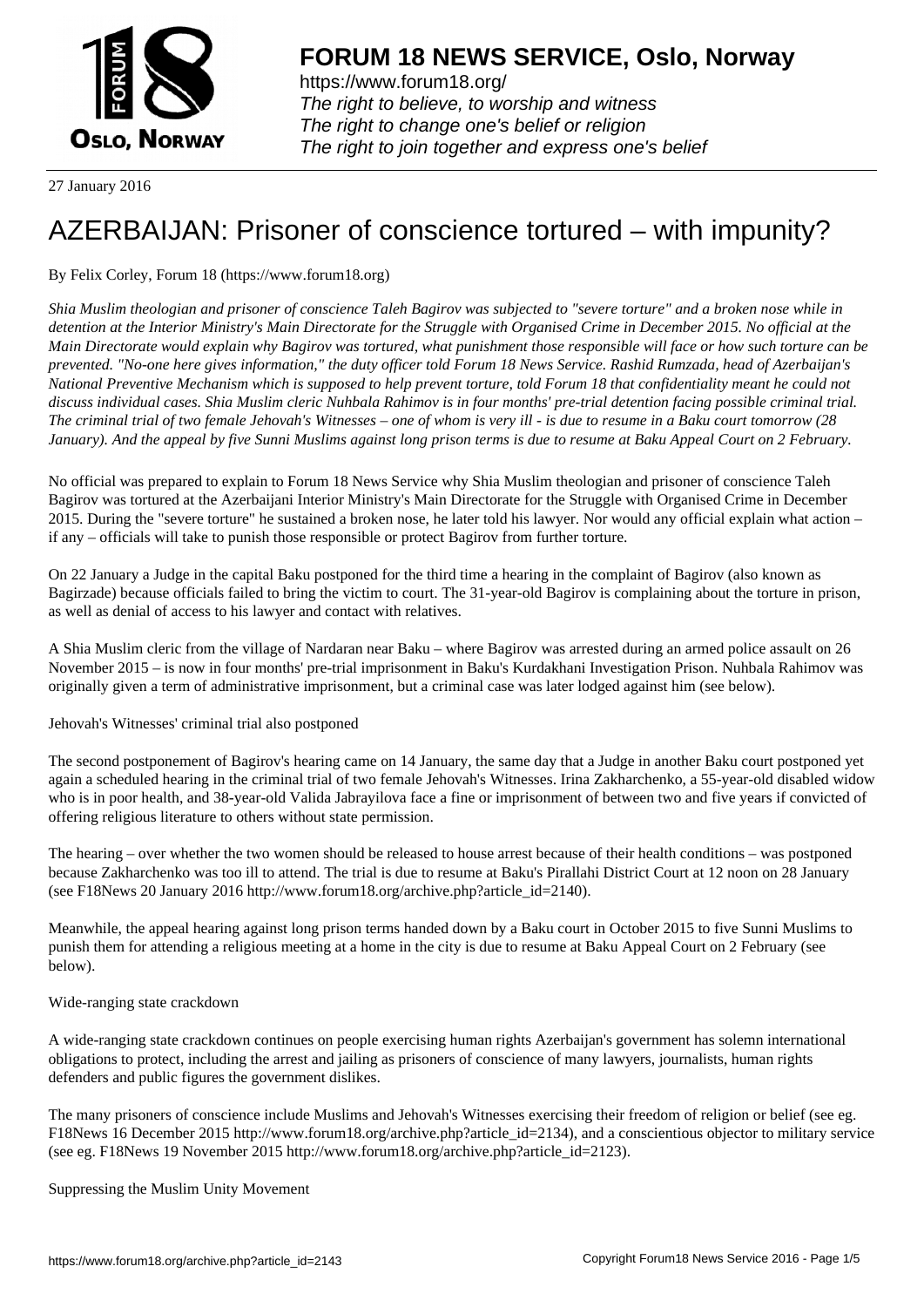as its leader. At the time he was still serving his second prison term as a prisoner of conscience on drugs-related charges. His supporters insist these were fabricated to punish him for exercising the right to freedom of religion or belief. Imam Bagirov was freed in July 2015 after completing his sentence (see F18News 11 August 2015 http://www.forum18.org/archive.php?article\_id=2088).

Bagirov was staying with a family in Nardaran when Interior Ministry forces launched the November 2015 assault. During the raid, two police officers and at least five villagers were shot dead and police then detained 14 Muslims as prisoners of conscience. More villagers were detained later (see F18News 1 December 2015 http://www.forum18.org/archive.php?article\_id=2127).

Following the assault, officials closed at least four mosques in Nardaran, claiming that as they do not have state registration it is illegal for them to host prayers. Officials say some could reopen, but only after they have submitted to the state-backed Caucasian Muslim Board and gained the compulsory state registration (see F18News 26 January 2016 http://www.forum18.org/archive.php?article\_id=2142).

"Subjected to severe torture and they had broken the bridge of his nose"

Following Bagirov's 26 November 2015 arrest in Nardaran, the Shia Muslim prisoner of conscience was transferred to the Interior Ministry's Main Directorate for the Struggle with Organised Crime.

On 29 December 2015, Bagirov's lawyer Javad Javadov was allowed a brief meeting with his client at the Main Directorate for the Struggle with Organised Crime. "Even though I wasn't able to talk to him confidentially, I had the chance for a short conversation," Javadov told Caucasian Knot news agency on 8 January 2016. "He had been subjected to severe torture and they had broken the bridge of his nose."

Bagirov told his lawyer that officers had demanded that he testify against others. "Despite this, he did not admit any guilt and did not give any false testimony against anyone," Javadov told Caucasian Knot.

Javadov also complained that Bagirov had been denied the weekly telephone calls he should have been allowed with relatives. He has also been denied parcels of food and clothes.

Javadov is seeking a medical examination of Bagirov to establish the extent of the torture he has undergone.

"No-one gives information" on torture

Forum 18 has been unable to find out why Bagirov was tortured at the Interior Ministry's Main Directorate for the Struggle with Organised Crime and what action – if any – the Main Directorate will take to punish those responsible. On 19 January the duty officer refused to give any information on Bagirov or refer Forum 18 to any officer prepared to give any information. "No-one here gives information," the officer told Forum 18.

Similarly, an aide to Eldar Ahmadov, head of the General Prosecutor's Office's Serious Crimes Investigation Department, which is investigating Bagirov on at least ten criminal charges, told Forum 18 the same day that Ahmadov was busy and that no-one could give information. She then put the phone down.

Rashid Rumzada, head of Azerbaijan's National Preventive Mechanism (NPM) which is supposed to help prevent torture under the UN Convention against Torture and other Cruel, Inhuman or Degrading Treatment or Punishment, refused to discuss the torture of Bagirov. "I protected all the Nardaran prisoners," he claimed to Forum 18 from Baku on 25 January. But he declined to discuss specific individuals, insisting that the NPM's work is confidential. He referred all enquiries to the Human Rights Ombudsperson's Office.

No one at the Ombudsperson's Office was prepared to discuss the torture of Bagirov. One official referred Forum 18 to the assistant to Ombudsperson Elmira Suleymanova. However, her telephone went unanswered on 25 January.

Torture violates United Nations "Mandela Rules"

The unequivocal international condemnation of torture is clear from the United Nations Standard Minimum Rules for the Treatment of Prisoners (as adopted unanimously by the UN General Assembly in revised form on 17 December 2015 and known as the Mandela Rules, A/C.3/70/L.3).

"No prisoner shall be subjected to, and all prisoners shall be protected from, torture and other cruel, inhuman or degrading treatment or punishment, for which no circumstances whatsoever may be invoked as a justification," Rule 1 of its Basic Principles declares.

Earlier torture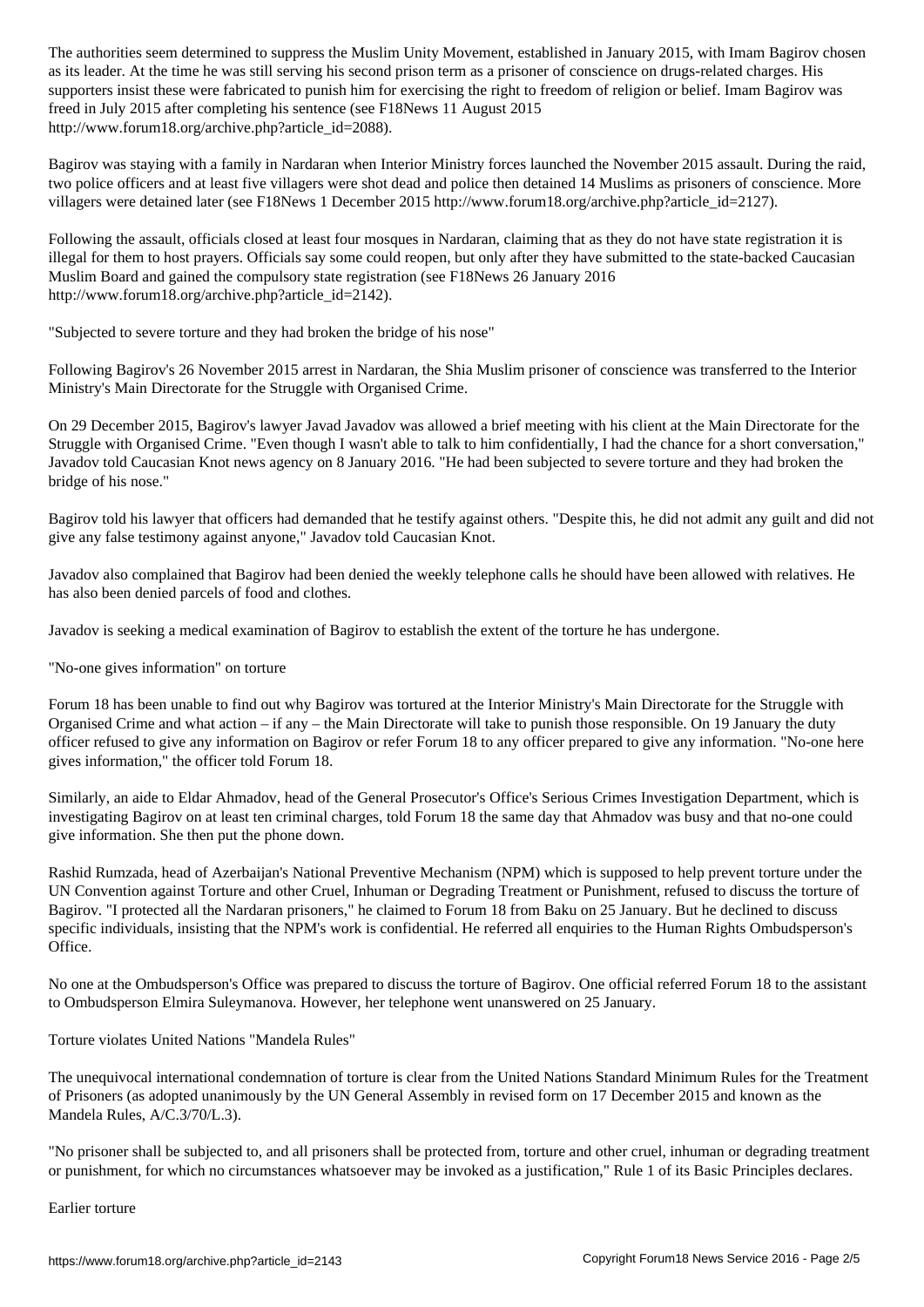Bagirov was last previously tortured by the authorities a week before consideration of Azerbaijan's record under the Convention against Torture and Other Cruel, Inhuman or Degrading Treatment or Punishment (CAT) by the UN Committee Against Torture (see F18News 12 November 2015 http://www.forum18.org/archive.php?article\_id=2120).

The Committee made 22 critical recommendations in its Concluding Observations, five of which were described as "a matter of urgency", including that Azerbaijan should "apply a zero-tolerance approach to the continuing problem of torture, and to the practice of impunity" (see CAT/C/AZE/CO/4

http://tbinternet.ohchr.org/\_layouts/treatybodyexternal/Download.aspx?symbolno=CAT%2fC%2fAZE%2fCO%2f4&Lang=en).

Under the Convention against Torture, Azerbaijan is obliged to arrest any person suspected on good grounds of having committed torture and try them under criminal law which makes "these offences punishable by appropriate penalties which take into account their grave nature" (see Forum 18's Azerbaijan religious freedom survey http://www.forum18.org/archive.php?article\_id=2081).

## Torture complaint hearing again delayed

On 22 January Judge Babek Hasanov at Baku's Nasimi District Court for the third time delayed hearing Bagirov's complaint about his four-month pre-trial imprisonment, torture, denial of access to his lawyer and contact with relatives, as well as the failure of the authorities to transfer him to an Investigation Prison.

The hearing – first due on 6 January and then on 14 January - was again postponed after officials failed to present Bagirov in court on 22 January "for unknown reasons", his lawyer Javadov told Turan news agency the same day. Officials also failed to provide all the documents needed for the hearing. Javadov suspects the hearing was postponed each time to allow signs of torture to become less visible.

Judge Hasanov said he would find out why Bagirov had not been brought to court and then set a further new date for the hearing, Javadov added.

Judge Hasanov's assistant refused to put Forum 18 through to him on 25 January. She also refused to explain why the hearing had again been postponed or when it is now scheduled to take place.

### Complaint to General Prosecutor

On 18 December 2015, Javadov wrote to the General Prosecutor Zakir Qaralov to complain that his client was being held by the police, not in the Investigation Prison under the control of the Justice Ministry Prison Service. Bagirov should have been transferred there within 24 hours of the court's decision to hold him for four-months' pre-trial detention.

Javadov also complained of being denied access to Bagirov, and expressed fears that his client was being subjected to torture.

### Ten criminal accusations

The General Prosecutor's Office's Serious Crimes Investigation Department is leading the case against Bagirov. He is being investigated under at least ten Criminal Code Articles, including Article 120 ("Murder"), Article 214 ("Terrorism"), Article 220 ("Mass disorder"), Article 228 ("Illegal purchase, transfer, selling, storage, transportation and carrying of firearms, accessories to firearms, ammunition and explosives"), Article 233 ("Organisation of actions promoting infringement of the social order or active participation in such actions"), Article 278 ("Violent attempts to seize power"), Article 279 ("Creation of illegal armed formations or groups"), Article 281 ("Public appeals for violence directed against the state"), Article 283 ("Inciting national, racial or religious hatred"), and Article 315 ("Use of violence, resistance with the use of violence against a representative of authority in connection with performance of official duties by him, or the use of violence not dangerous to life or health concerning his close relatives, as well as threat of the use of such violence").

Prayer leader's four months' pre-trial imprisonment

The prayer leader of another Nardaran Mosque, the Rahima Hanum shrine, Nuhbala Rahimov, is in four months' pre-trial imprisonment. Forum 18 has been unable to find out which court ordered his pre-trial detention or what criminal charges he is being investigated under.

Rahimov was arrested at his Mosque on 7 December 2015 (see F18News 9 December 2015 http://www.forum18.org/archive.php?article\_id=2131). The authorities then forcibly closed the Mosque for worship (see F18News 26 January 2016 http://www.forum18.org/archive.php?article\_id=2142).

"Nuhbala was being held in the police temporary detention centre in Baku's Binaqadi District when he was sentenced, right in the cell, to 30 days' administrative imprisonment," human rights defender and former political prisoner Elshan Hasanov told Forum 18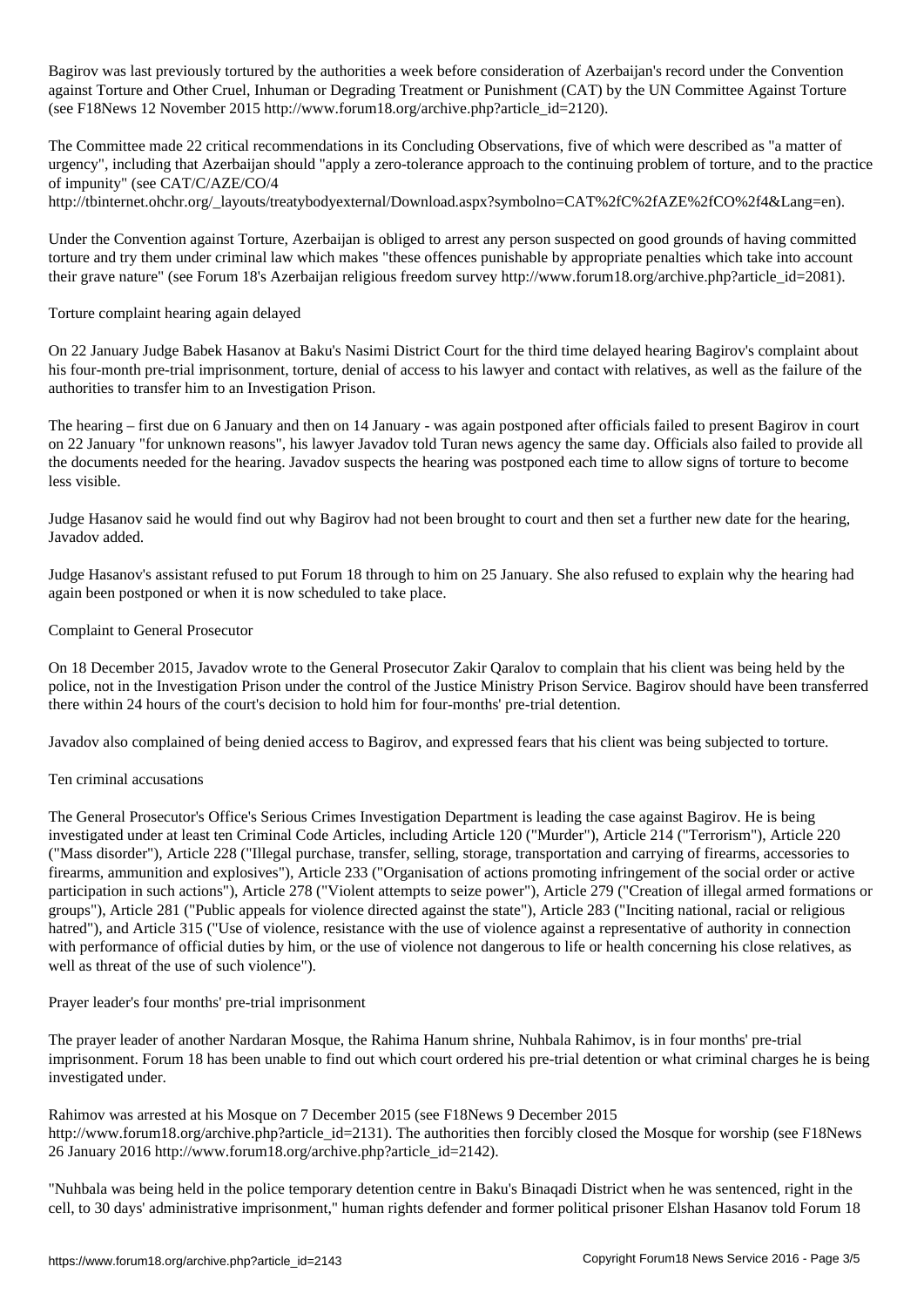The Justice Ministry Investigation Prison in Kurdakhani, in Sabunchu District in north-eastern Baku, holds many of the prisoners of conscience imprisoned for exercising their right to freedom of religion or belief. As well as Rahimov, these include Jehovah's Witness Jabrayilova, and five Sunni Muslims whose appeal is being heard at Baku Appeal Court (see below). The address is:

Prison in Kurdakhani. We don't know what court or judge handed down the order, but he had no lawyer."

AZ-1104, Baki shahari

Sabunchu rayonu

Zabrat-2 qasabasi

Baki Istintaq tacridxanasi

Azerbaijan

Another prayer leader freed

Meanwhile, the prayer leader at Nardaran's Juma (Friday) Mosque, Atamali Nur, was among 12 villagers reported freed, village elder Natiq Kerimov told Trend news agency on 5 January. All had been serving terms of administrative arrest which had expired.

Nur had been arrested in early December 2015. He was sentenced at Baku's Sabunchu District Court to 30 days' imprisonment on charges of "resisting the authorities" under Administrative Code Article 310.1, human rights defender Hasanov told Forum 18. Nur was freed on completing his sentence.

Kerimov put the total number of villagers freed in early January 2016 at 57. They had been imprisoned at the Interior Ministry detention centre in Baku's Binaqadi District. More appear to have been freed later in January, but establishing who has been freed and what sentences they served remains difficult. Relatives are often afraid to speak.

Appeal against prison terms for religious meetings to resume

The appeal by five Sunni Muslims against prison terms to punish them for attending a religious meeting in a Baku home is due to resume under Judge Qail Mammadov of Baku Appeal Court on 2 February, according to court records. The appeal proper began on 19 January, but was then adjourned.

"The Judge rejected our appeals on 19 January," the men's lawyer Asabali Mustafayev told Forum 18 from Baku on 27 January. "The five remain in detention."

Mustafayev presented statements by 21 witnesses that their testimony had been fabricated in the men's verdicts. The witnesses demanded that they be questioned again. "I asked for the court to question them and the alleged victims," Mustafayev told Forum 18. "But the judge refused." He is preparing an appeal against the Judge's decision.

At the initial appeal hearing on 1 December 2015, Judge Mammadov had sent the cases back to Yasamal District Court as the lower court judge had failed to provide written verdicts (see F18News 9 December 2015 http://www.forum18.org/archive.php?article\_id=2131).

The five - Ismayil Mammadov, his brother Zakariyya, Shahin Hasanov, Eldeniz Hajiyev and Revan Sabzaliyev – had been punished in October 2015 with prison terms of between 1 year, 7 months and 5 years, 5 months for attending an April 2014 meeting to study their faith with the aid of the works of the late Turkish Muslim theologian Said Nursi. The meeting was broken up in an armed police raid (see F18News 19 November 2015 http://www.forum18.org/archive.php?article\_id=2123).

All five are still being held at Kurdakhani Investigation Prison, Mustafayev told Forum 18.

Prisoner of conscience completes prison term

One of five Sunni Muslims sentenced in 2015 for selling religious books "illegally" was freed at the end of his sentence. Habibullah Omarov had been arrested on 24 February 2015. He was sentenced to one year's imprisonment at Baku's Narimanov District Court on 7 July 2015 under Criminal Code Article 167-2.1. Omarov was freed in early November 2015, his friends told Forum 18 from Baku on 19 January 2016.

The 55-year-old Omarov was punished alongside four other defendants - Eyvaz Mammadov, Mubariz Qarayev, Azad Qafarov and Salim Qasimov. Qasimov was freed at the end of his sentence in August 2015 (see F18News 9 September 2015